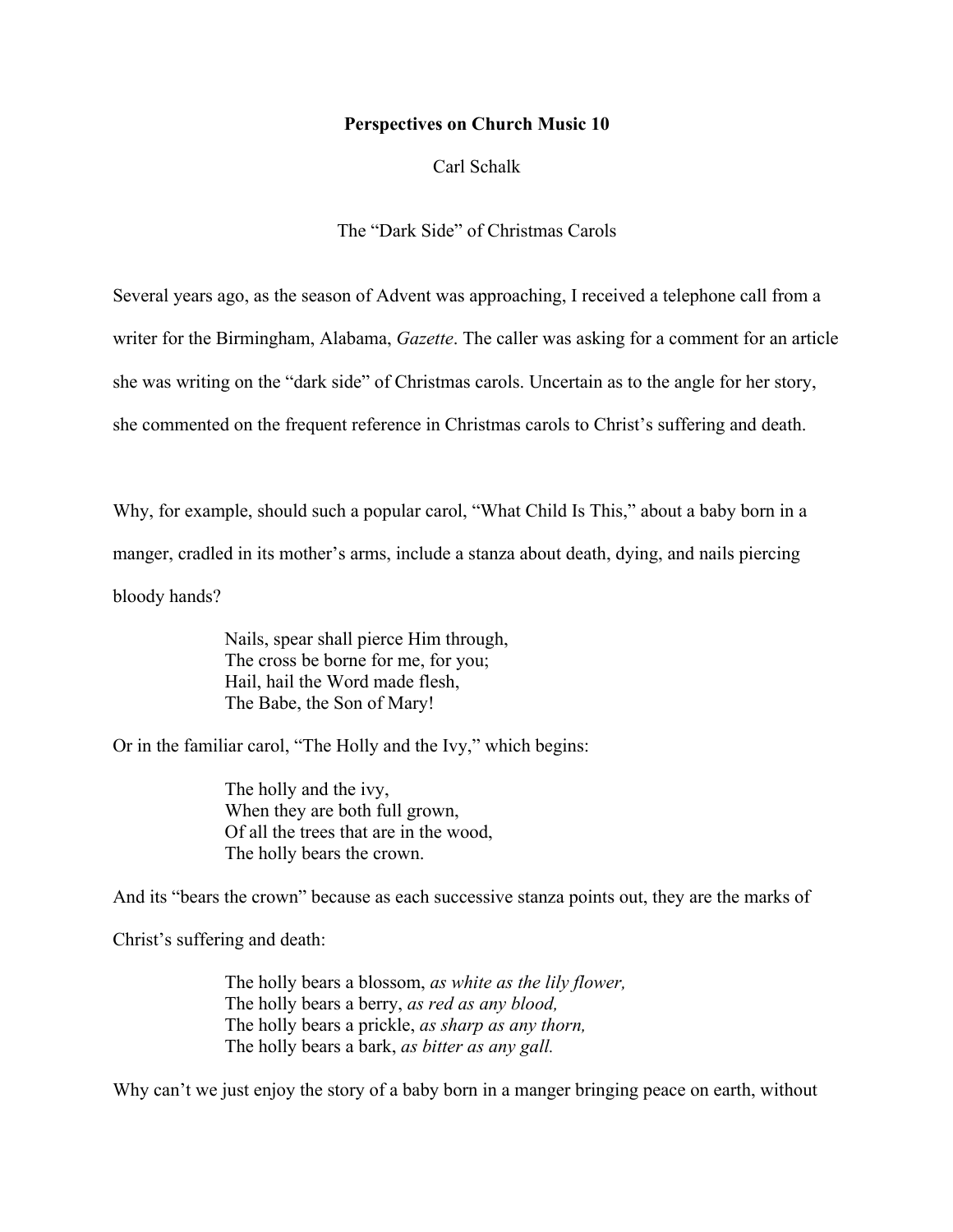mucking up the story with all this talk about suffering and death?

The simple answer is because the two are intimately connected. The Incarnation and Christ's suffering and death are of one piece, part of the same story! You can't have one without the other. The tradition of carols both remembers and reminds us of this simple fact: Christ came to die.

The first two gifts of the Magi mentioned in "We Three Kings of Orient Are" are gold, reflecting the child's kingship, and frankincense, symbolizing the presence of Diety. The third gift is described as follows:

> Myrrh is mine; its bitter perfume Breathes a life of gathering gloom: Sorrowing, sighing, bleeding, dying, Sealed in a stone cold tomb.

Bruce Blunt's (1899-1957) less familiar but exquisitely lovely carol/poem, "Bethlehem Down," describes the gift of the third king in these words:

> When He is King they will clothe Him in grave sheets, Myrrh for embalming, and wood for a crown, He that lies now in the white arms of Mary, Sleeping so lightly on Bethlehem Down.

The story of the Christ-Child born in the manger at Bethlehem is only the first part of the larger narrative of the story of salvation that ultimately leads to the cross. We forget that we can easily sentimentalize or otherwise distort the meaning of Christmas. The central meaning of Christmas is not about teaching children that it is better to give than to receive, or that Christmas is for children, or that it is a time for family. Nor is it simply a story of "gentle Jesus, meek and mild."